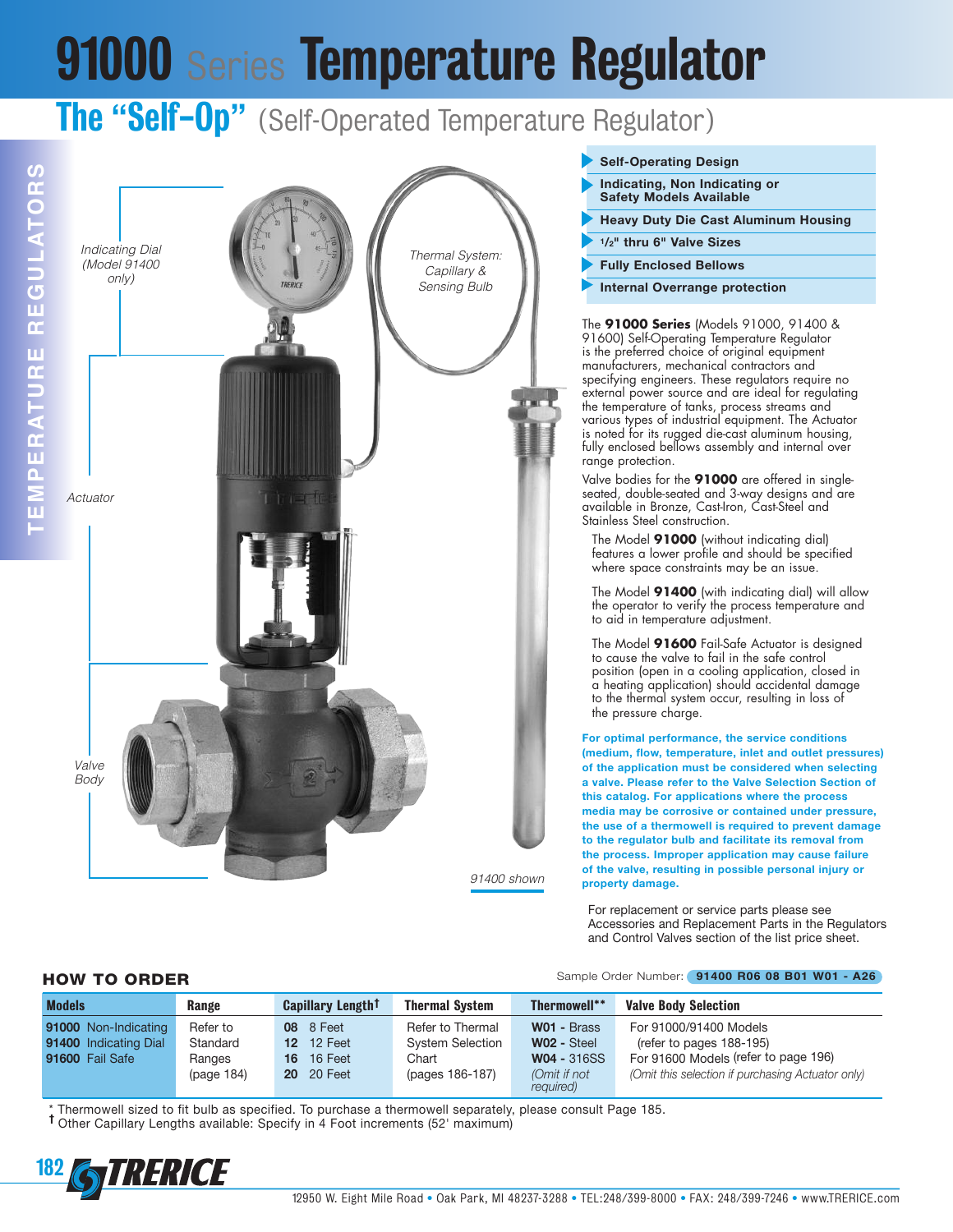## **91000** Series

## **Temperature Regulator**

All dimensions are nominal. Dimensions in [ ] are in millimeters.

### **91000**

#### **Non-Indicating Actuator**



**E M** <u>प</u> **E R A T U R E R E G U L A T O R** <u>(၇</u>

**T**

| Specifications                                          |                                                                                                                  |  |  |  |
|---------------------------------------------------------|------------------------------------------------------------------------------------------------------------------|--|--|--|
| <b>Actuator Models</b>                                  |                                                                                                                  |  |  |  |
| 91000<br>91400<br>91600                                 | (Non-Indicating)<br>(Indicating Dial)<br>(Fail-Safe)                                                             |  |  |  |
| <b>Power Requirements</b>                               | Fully self-contained -<br>no external power required                                                             |  |  |  |
| <b>Dial Thermometer</b>                                 | 3 <sup>1</sup> / <sub>2</sub> " dial, stainless steel case,<br>swivel and angle adjustment<br>(Model 91400 only) |  |  |  |
| <b>Housing</b>                                          | Die cast aluminum, epoxy powder<br>coated blue finish                                                            |  |  |  |
| <b>Set Point</b><br>Scale                               | Integral to housing                                                                                              |  |  |  |
| <b>Bellows</b>                                          | High pressure brass, corrosion<br>resistant, tin plated finish                                                   |  |  |  |
| <b>Adjustment Screw</b><br><b>Brass</b>                 |                                                                                                                  |  |  |  |
|                                                         | <b>Adjustment Screw Bushing</b><br>Lubricant impregnated<br>sintered bronze                                      |  |  |  |
| <b>Range Adjustment Spring</b><br><b>Cadmium Plated</b> |                                                                                                                  |  |  |  |
| <b>Overrange Protection</b>                             | Upper range limit +100°F for<br>temporary situations<br>(not available for Model 91600)                          |  |  |  |
| <b>Approximate Shipping Weight</b>                      |                                                                                                                  |  |  |  |
|                                                         | <b>Actuator</b><br>91000: 6.0 lbs [2.70 kg]<br>91400: 6.6 lbs [2.97 kg]<br>91600: 9.5 lbs [4.32 kg]              |  |  |  |

#### **Valve**

See Valve Selection tables



**Fail-Safe Actuator**